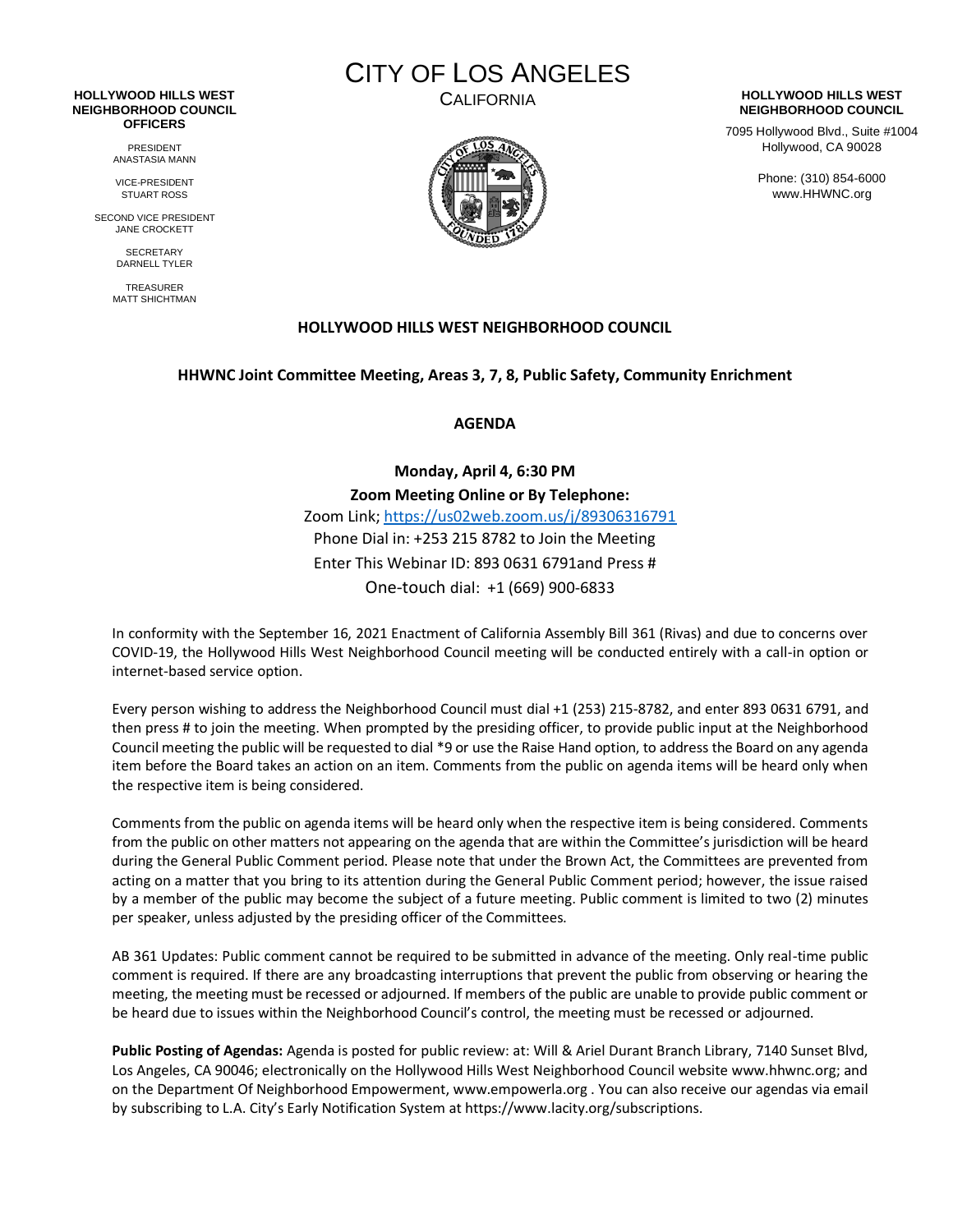**Public Access of Records:** In compliance with Government Code section 54957.5, non-exempt writings that are distributed to a majority or all of the Committee members in advance of a meeting, may be viewed at our website at www.hhwnc.org, or at the scheduled meeting. In addition, if you would like a copy of any record related to an item on the agenda, please contact the Board Secretary a[t secretary@hhwnc.org.](mailto:secretary@hhwnc.org)

**Notice to Paid Representatives:** If you are compensated to monitor, attend, or speak at this meeting, City law may require you to register as a lobbyist and report your activity. See Los Angeles Municipal Code §§ 48.01 et seq. More information is available at ethics.lacity.org/lobbying. For assistance, please contact the Ethics Commission at (213) 978 1960 o[r ethics.commission@lacity.org.](mailto:ethics.commission@lacity.org)

**Services Request:** As a covered entity under Title II of the Americans with Disabilities Act, the City of Los Angeles does not discriminate on the basis of disability and, upon request, will provide reasonable accommodation to ensure equal access to its programs, services, and activities. Sign language interpreters, assistive listening devices, and other auxiliary aids and/or services, may be provided upon request. To ensure availability of services, please make your request at least three (3) business days (72 hours) prior to the meeting you wish to attend by contacting the Department of Neighborhood Empowerment by email: NCSupport@lacity.org or phone: (213) 978-1551.

# **ALL ITEMS LISTED ON THIS AGENDA ARE SUBJECT TO POSSIBLE ACTION, INCLUDING A BOARD MOTION AND VOTING ON THE MOTION.**

**Reconsideration and Grievance Process**: The Committee(s) may reconsider and amend its action on items listed on the agenda if that reconsideration takes place immediately following the original action or at the next regular meeting. The Committee(s), on either of these two days, shall: (1) Make a Motion for Reconsideration and, if approved, (2) hear the matter and Take an Action. If the motion to reconsider an action is to be scheduled at the next meeting following the original action, then two items shall be placed on the agenda for that meeting: (1) A Motion for Reconsideration on the described matter and (2) a Proposed Action should the motion to reconsider be approved. A motion for reconsideration can only be made by a Board member who has previously voted on the prevailing side of the original action taken. If a motion for reconsideration is not made on the date the action was taken, then a Board member on the prevailing side of the action must submit a memorandum to the Secretary identifying the matter to be reconsidered and a brief description of the reason(s) for requesting reconsideration at the next regular meeting. The aforesaid shall all be in compliance with the Ralph M. Brown Act**.**

## **Agenda**

## **I. Call to order and welcome**

## **II. Introductions**

# **III. Consideration of support for Yucca Community Center's refurbishing of dance floor.**

**Motion:** The joint committees, Areas 3, 7, 8, Public Safety, and Community Enrichment request that the Hollywood Hills West Neighborhood Council support the Yucca Community Center's installation of a sprung floor in its dance facility with financial support of \$5000.00 towards a Community Improvement Project.

## **IV. Consideration of support for Gardner Elementary School program**

Located at 7450 Hawthorn Ave, Los Angeles, CA 90046, the HHWNC has a history of collaborating and providing support to this elementary school located within HHWNC's boundaries. Principal Karen Hollis and the Community Coordinator, David Panzer, will presentation and lead discussion on how HHWNC can collaborate with the school for the betterment of the community.

**Motion:** The joint committees, Areas 3, 7, 8, Public Safety, and Community Enrichment request that the Hollywood Hills West Neighborhood Council support the Gardner Elementary School's mural program with financial support of \$5000.00 Neighborhood Purposes Grant.